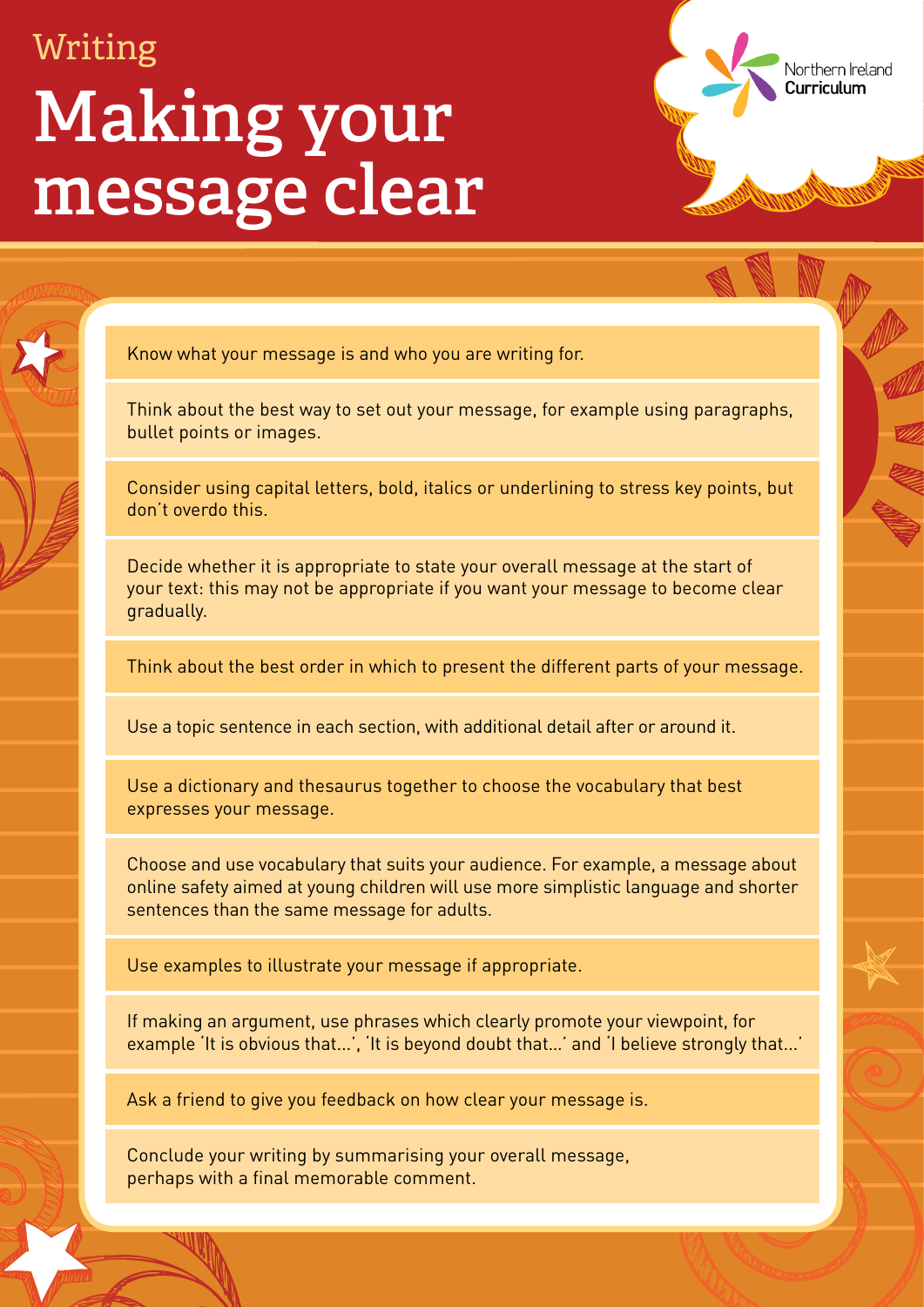#### **Matching writing to purpose and audience**

Be very clear about the purpose of your writing and your target audience.

Think about how formal or informal your writing should be depending on purpose and audience.

Northern Ireland

Curriculum

Think about the length of your writing.

Think about the form of your writing, for example web page, diagram or leaflet.

If your audience needs description, use adjectives, adverbs and visual language, which will paint a picture for them.

Choose a tone which suits purpose and audience, for example light-hearted for an entertaining news story, critical for a film review, or objective for a balanced media piece.

If it is appropriate, set out information in formats other than paragraphs,

for example bullet points, tables or diagrams.

Use a dictionary or thesaurus to find the exact word that you need.

If your audience needs information, give facts and explanations.

If your audience needs instructions, use imperative verbs, for example 'stand up', 'turn left', 'press button one'.

If you want your audience to consider an issue in depth, give them different points of view.

If you want to persuade your audience, use some techniques of persuasion, for example repetition or rhetorical questions.

You can use exclamation marks to stress important points, but don't overuse them.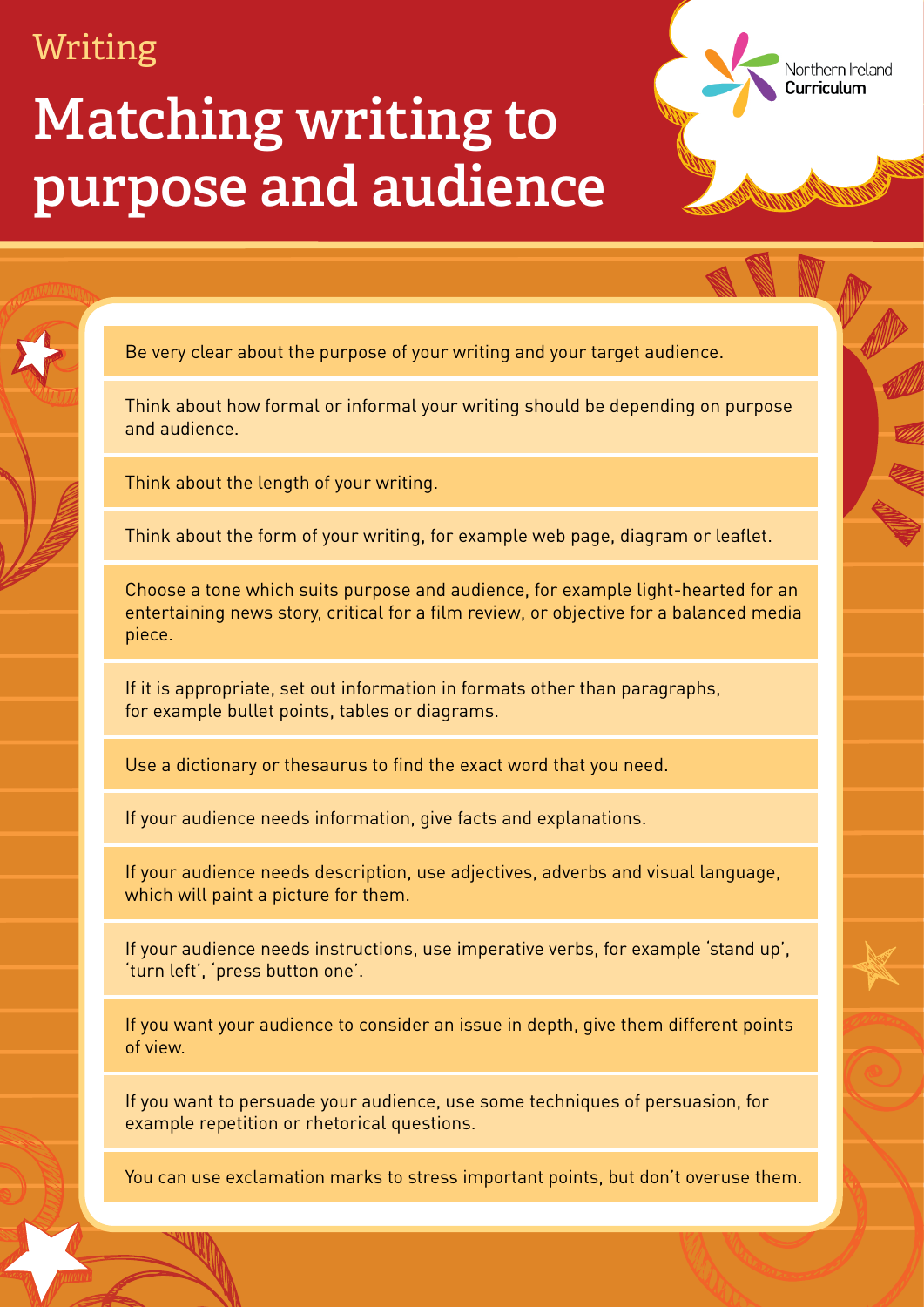# **Planning**

Think about the purpose of your writing. What is it intended to do?

Think about who your writing is for. Who are the audience?

Think about the form of your writing, for example a story, a poem, a report or a web homepage.

Northern Ireland

Curriculum

Think about the tone of your writing. For example, should it be serious, encouraging, funny or critical?

Make notes of all of your ideas.

Organise your notes in the way that works best for you, for example using

bullet points, a table or a spider diagram.

Plan your structure – a simple beginning, middle and end. Then build around these.

Sum up your main point or ideas for each paragraph or section with a few key words.

If putting forward an argument, think of predictable attacks against your argument and plan how you will defend against them.

Experiment with the best order in which to use your ideas.

When you have decided the order in which you are going to use your ideas, put numbers beside each point to show its place in your sequence.

Think of an opening point which will get your readers' attention and a memorable point on which to end your writing.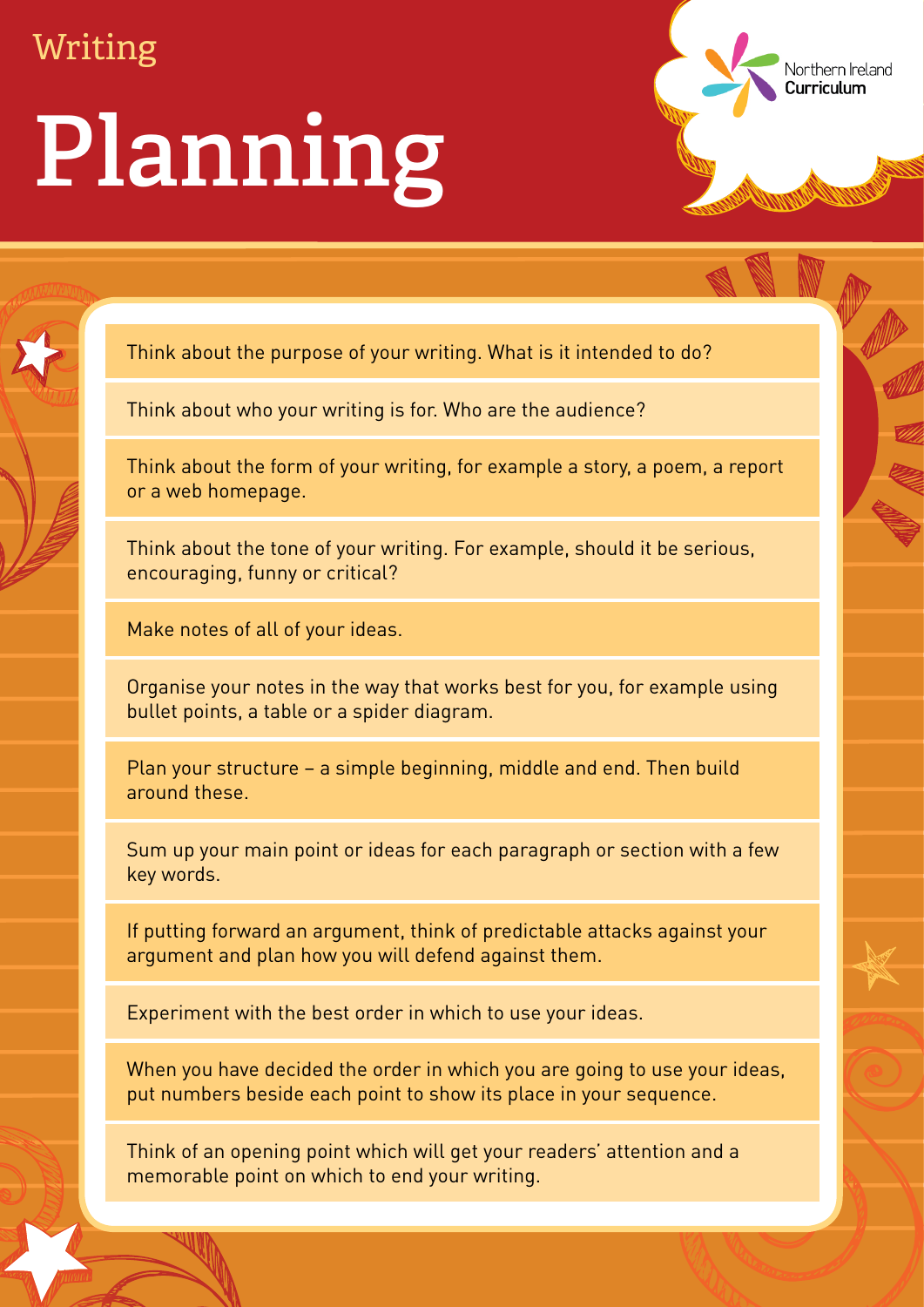### **Ways to make your writing engaging**

Be clear about both the purpose of your writing and your target audience.

Northern Ireland

Curriculum

Read examples of the type of writing you are going to create (for example newspaper articles or short stories).

If you are doing creative writing, don't be afraid to use your own personal style.

Think of an opening for your writing that will make your audience want to continue reading.

Use a mixture of long and short sentences to make your writing more interesting.

Choose vocabulary carefully, using a variety of interesting words to avoid repetition.

Maintain your audience's interest by placing some of your most interesting points at the start, middle and end of your writing.

Plan the content and wording of your writing so that it is memorable and stays with your audience.

If appropriate to the type of writing, you can choose to:

- use rhetorical questions to get your audience thinking;
- use the words 'you' and 'we' to make a personal connection with your audience;
- illustrate points that you make by giving examples which your audience can identify with; and/or
- use visual language (words and phrases that help the audience to picture what you are describing).